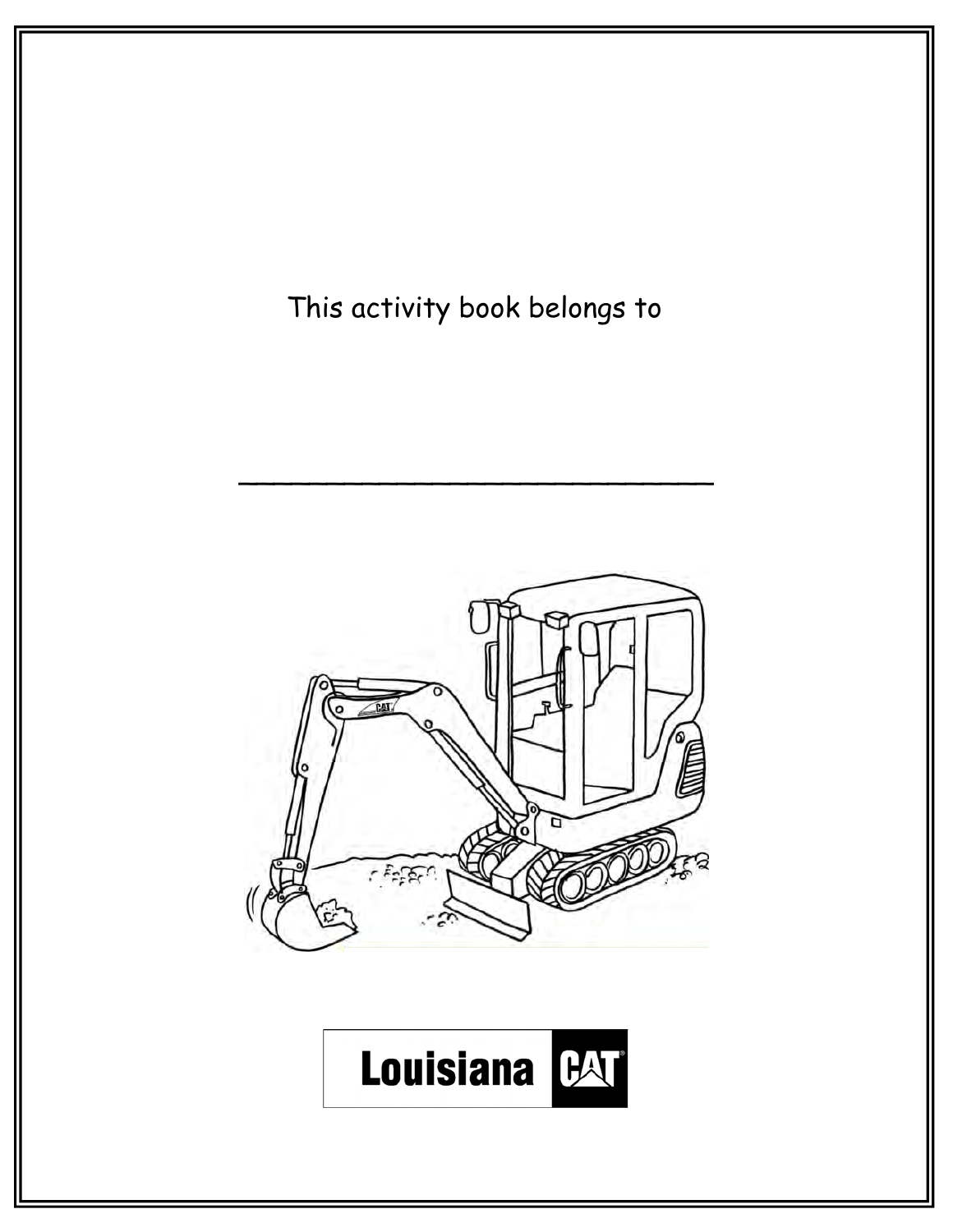#### Help the farmer find his equipment.

Farmer Jones got so busy he forgot where he left his tractor AND his combine.It's time to get back in the field so can you help him find his equipment?

**DIRECTIONS** *(Maze): Farmer Jones is in a hurry to get back in the field. Help him out by drawing a path for him to follow from START to his tractor and combine.*

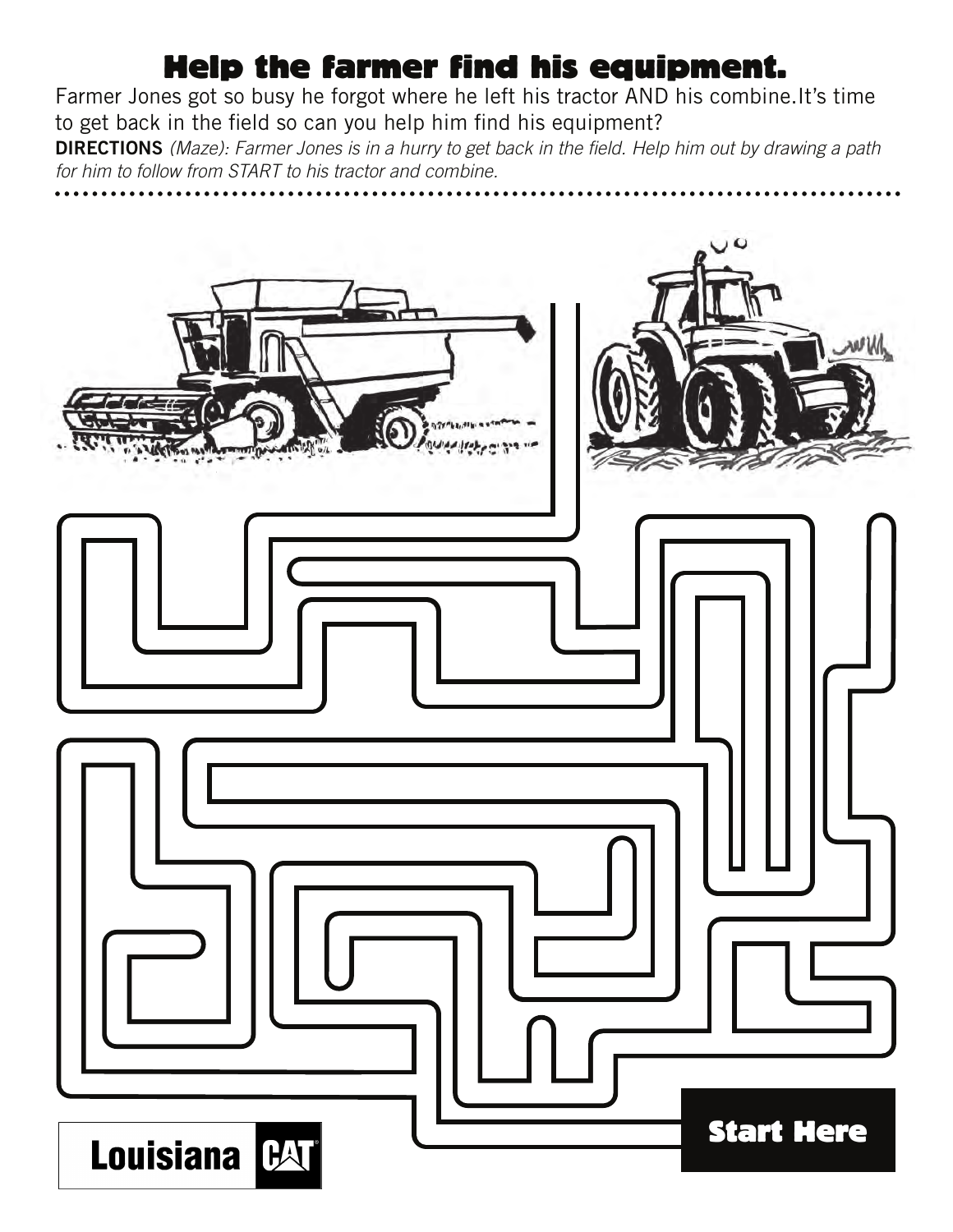

# **CATERPILLAR Off HighwayTruck**



#### **CATERPILLAR Track Type Tractor**

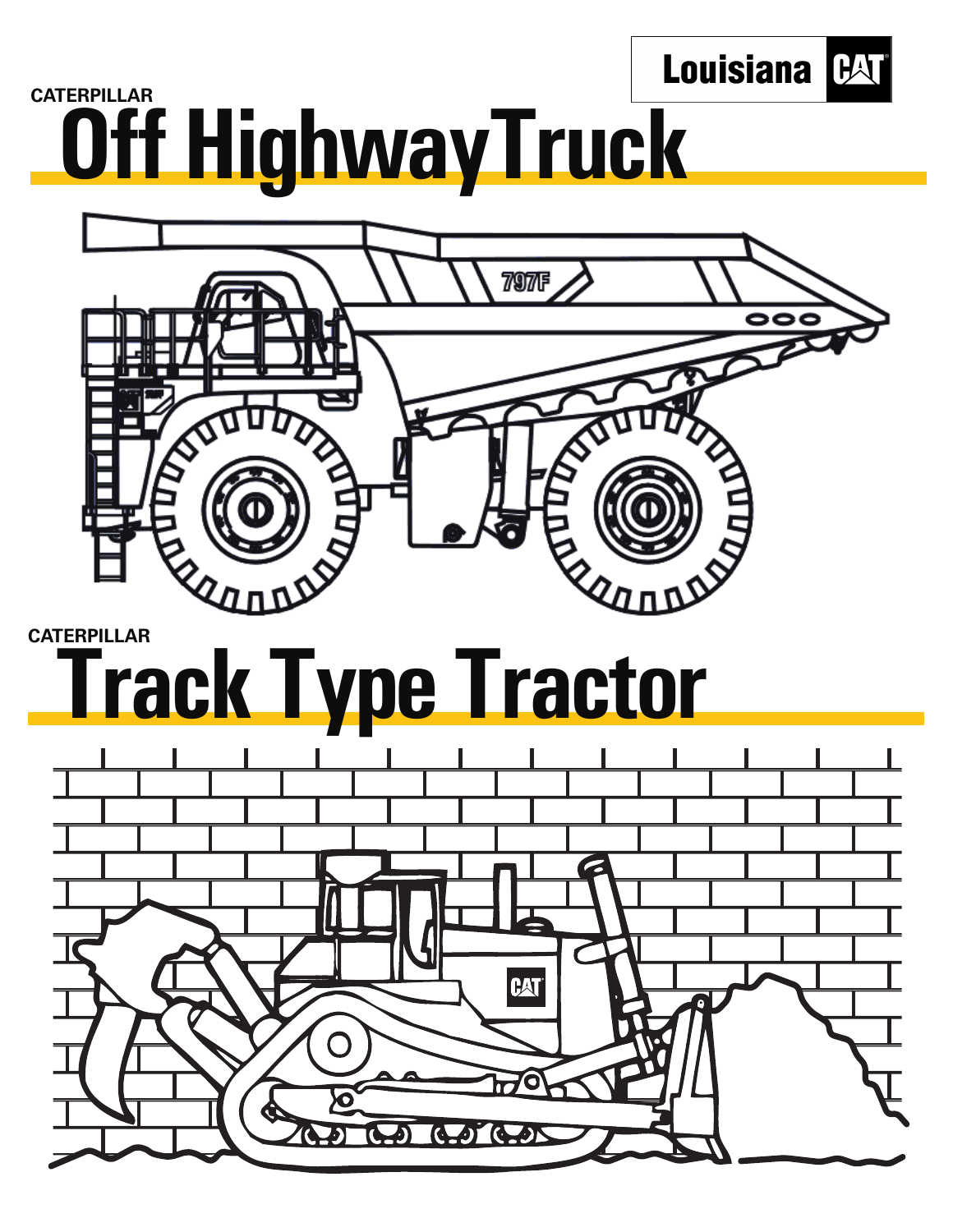## **CONSTRUCTION ZONE Word Search**

| G                | R                         |                  | E | V                | S                         | P | B           | G                | X                | L                |             | R                | Т                         | S                |
|------------------|---------------------------|------------------|---|------------------|---------------------------|---|-------------|------------------|------------------|------------------|-------------|------------------|---------------------------|------------------|
| R                | X                         | G                | B | X                | $\boldsymbol{0}$          | K | I           | $\boldsymbol{0}$ | C                | Z                | A           | R                | N                         | P                |
| R                | E                         | S                | B | X                | $\mathbf C$               | B | C           | V                | $\boldsymbol{0}$ | L                | I           | W                | F                         | $\mathbf V$      |
| E                | $\boldsymbol{\mathsf{V}}$ | D                | Τ | F                | $\boldsymbol{0}$          | A | P           | U                | L                | D                | 0           | Τ                | $\boldsymbol{0}$          | F                |
| D                | F                         | Т                | A | H                | $\mathbf J$               | K | V           | I                | R                | R                | D           | L                | L                         | C                |
| A                | W                         | J                | K | $\boldsymbol{0}$ | Y                         | G | P           | A                | K                | Τ                | M           |                  | $\boldsymbol{0}$          | Y                |
| R                | Е                         | D                | A | $\boldsymbol{0}$ | L                         | R | E           | Е                | Τ                | S                | D           | I                | Κ                         | S                |
| G                | F                         | W                | Z | B                | Е                         | L | R           | $\boldsymbol{0}$ | E                | $\boldsymbol{0}$ | N           | B                | G                         | $\boldsymbol{0}$ |
| R                | R                         | U                | Е | Т                | J                         | S | E           | S                | F                | J                | $\mathbf R$ | A                | N                         | $\boldsymbol{0}$ |
| $\boldsymbol{0}$ | C                         | J                | A | G                | $\boldsymbol{\mathsf{V}}$ | I | F           | E                | B                | B                | P           | $\mathbf C$      | I                         | R                |
| Τ                | B                         | $\mathbf C$      | R | Е                | L                         | Τ | U           | B                | Н                | D                | ı           | K                | $\boldsymbol{\mathsf{V}}$ | B                |
| $\boldsymbol{0}$ | P                         | P                | V | C                | B                         | R | N           | J                | J                | W                | W           | Н                | A                         | A                |
| M                | $\mathbf C$               | $\boldsymbol{0}$ | N | Τ                | R                         | A | $\mathbf C$ | Τ                | $\boldsymbol{0}$ | R                | Y           | $\boldsymbol{0}$ | P                         | S                |
| V                |                           | $\boldsymbol{0}$ | N | P                | N                         | Τ | S           | V                | P                | M                | A           | E                | P                         | K                |
| V                | U                         | F                | F | Z                | X                         | H | A           | $\boldsymbol{0}$ | Z                | Н                | P           | J                | V                         | C                |

BACKHOE CATERPILLAR CONTRACTOR DIRT

EXCAVATOR MOTORGRADER PAVING SKID STEER LOADER

**TRUCKS** WHEEL LOADER **WORKERS** 

**Louisiana [HA]**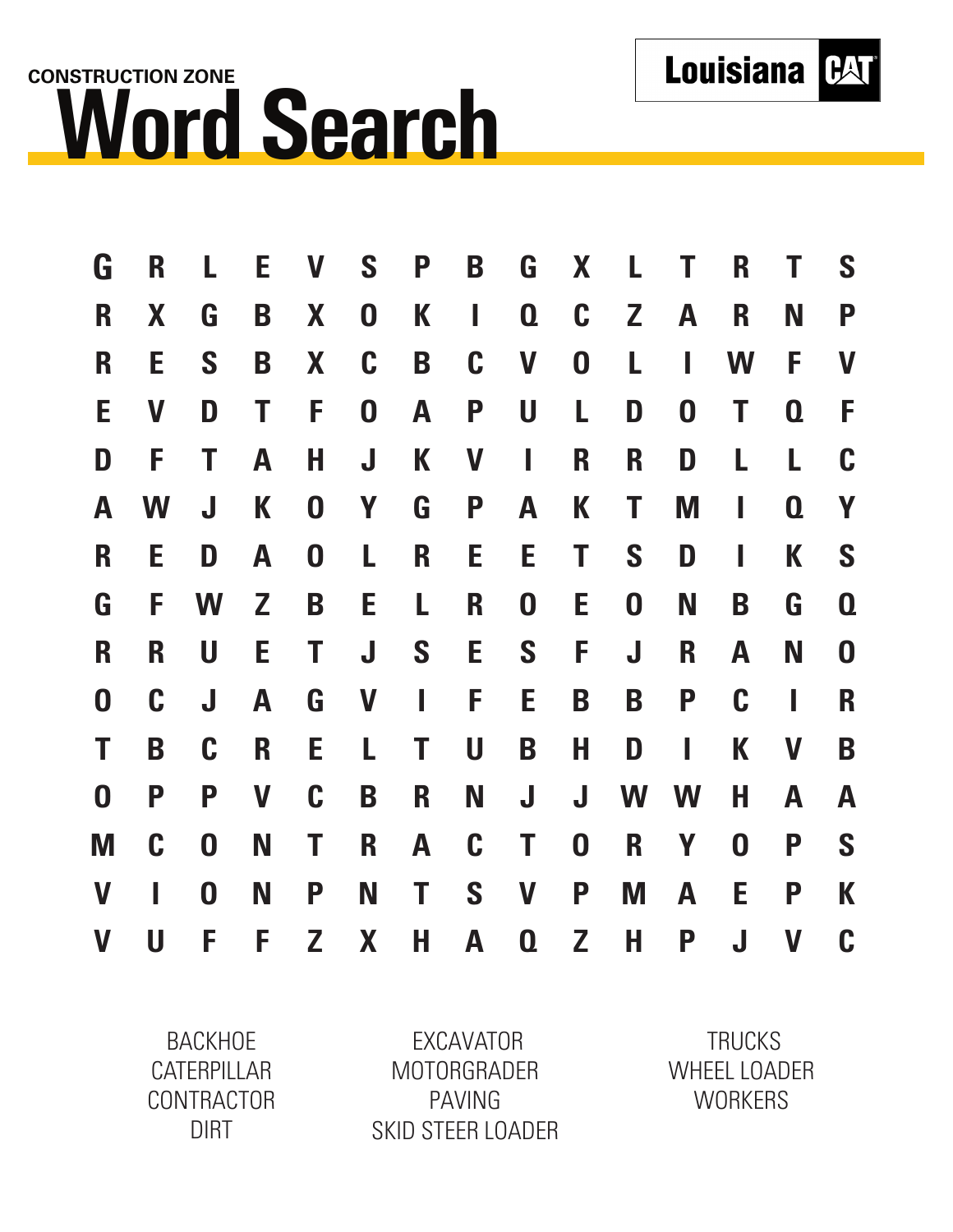





#### **CATERPILLAR Backhoe Loader**

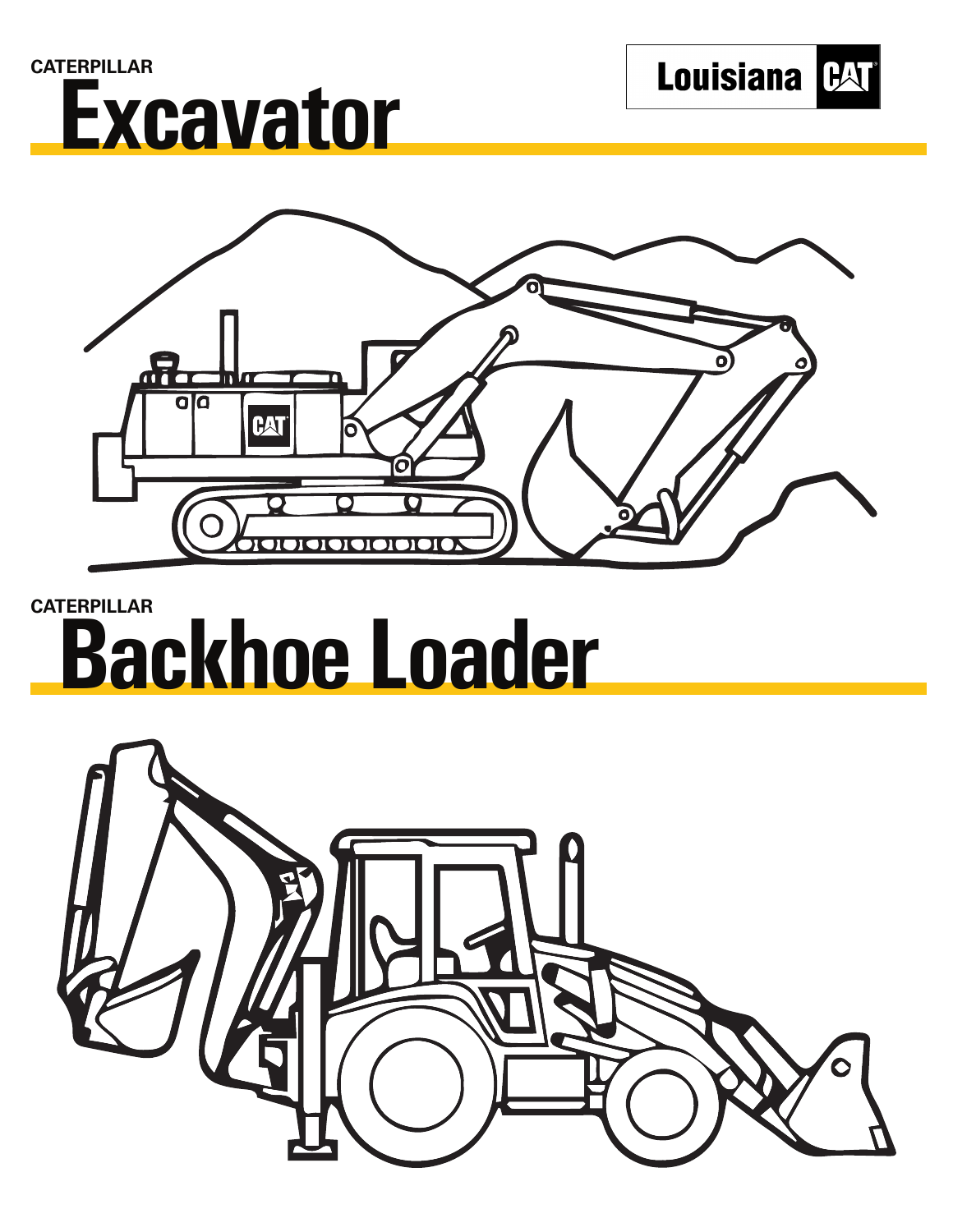

# **Work Site Maze**

**Can you help the worker get to the job site?**